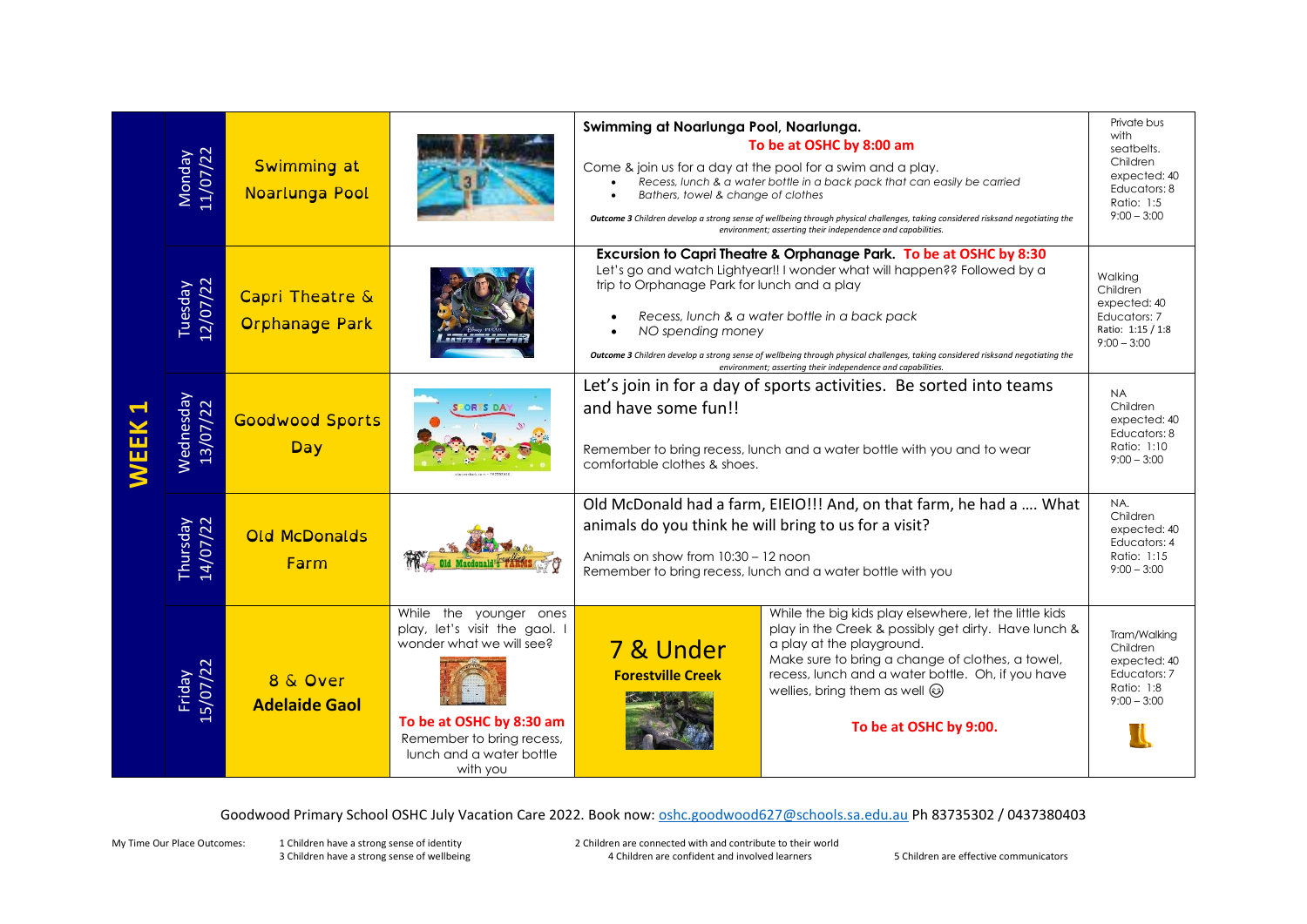| <b>NEEK2</b> | Monday 18/07/22       | <b>Movies</b><br>Semaphore &<br>playground |                                                                                                                                                 | Excursion to Odeon Theatre & then to a park for lunch. To be at OSHC by<br>$7:45$ am<br>Let's go and watch Minions: The Rise of Gru!!! I wonder what will happen??<br>PLEASE SEE ATTACHED FORM FOR CANDY BAR ORDER.<br>Recess, lunch & a water bottle in a back pack<br>NO spending money<br>$\bullet$<br>Outcome 3 Children develop a strong sense of wellbeing through physical challenges, taking considered risksand negotiating the<br>environment; asserting their independence and capabilities. |                                                                                                                                                                                                                                                  | Private bus<br>Children<br>expected: 40<br>Educators: 7<br>Ratio: 1:8<br>$9:00 - 3:00$                       |
|--------------|-----------------------|--------------------------------------------|-------------------------------------------------------------------------------------------------------------------------------------------------|---------------------------------------------------------------------------------------------------------------------------------------------------------------------------------------------------------------------------------------------------------------------------------------------------------------------------------------------------------------------------------------------------------------------------------------------------------------------------------------------------------|--------------------------------------------------------------------------------------------------------------------------------------------------------------------------------------------------------------------------------------------------|--------------------------------------------------------------------------------------------------------------|
|              | Tuesday<br>19/07/2    | <b>Carnival Day</b>                        |                                                                                                                                                 | Activities include Ninja Axe Throwing, Giant Kerplunk, Giant Snakes &<br>Ladders and more!!<br>Sausage sizzle provided for lunch (dietary needs will be catered for).                                                                                                                                                                                                                                                                                                                                   |                                                                                                                                                                                                                                                  | <b>NA</b><br>Children<br>expected: 40<br>Educators: 4<br>Ratio: 1:15<br>$9:00 - 3:00$                        |
|              | Wednesday<br>20/07/22 | 8 & Over<br><b>Shopping at Hahndorf</b>    | Take a trip to Hahndorf & do<br>a bit of shopping. Bring or<br>buy lunch. Bring no more<br>than \$50 spending money<br>To be at OSHC by 8:00 am | 7 & Under<br><b>Plaster Fun House</b>                                                                                                                                                                                                                                                                                                                                                                                                                                                                   | Let's have some fun at the Plaster Fun House.<br>Paint a plaster model to take home.<br>Followed by a trip to Souter Park for lunch and a<br>play.<br>Remember to bring recess, lunch and a water bottle<br>with you<br>To be at OSHC by 8:30 am | Private bus /<br>walking<br>Children<br>expected: 40<br>Educators: 7<br>Ratio: 1:8<br>$9:00 - 3:00$          |
|              | Thursday<br>21/07/22  | <b>Wilfred Taylor</b><br>Reserve           |                                                                                                                                                 | Let's go & have some fun at Wilfred Taylor Reserve. There's a playground<br>for all ages here!!<br>Remember to bring recess, lunch and a water bottle with you. Maybe even welly<br>boots<br>To be at OSHC by 8:30 am                                                                                                                                                                                                                                                                                   |                                                                                                                                                                                                                                                  | Private bus<br>with<br>seatbelts.<br>Children<br>expected: 40<br>Educators: 7<br>Ratio: 1:8<br>$9:00 - 3:00$ |
|              | Friday<br>22/07/22    | Pizza, Pyjamas<br>& other things<br>Day    | <b>LUNCH PROVIDED</b><br>(dietary needs will be<br>catered for)                                                                                 | Wear your favourite PJ's or Onsies and come ready for a day of busyness &<br>fun. Activities will include: Wii Sports/Mario Cart, Just Dance, bag decorating,<br>badge making and more. We will use a pizza oven and you will be able to make<br>your own pizza and have it for lunch.<br>Please remember to bring a water bottle and recess.                                                                                                                                                           |                                                                                                                                                                                                                                                  | <b>NA</b><br>Children<br>expected: 40<br>Educators: 7<br>Ratio: 1:15<br>$9:00 - 3:00$                        |

Goodwood Primary School OSHC July Vacation Care 2022. Book now[: oshc.goodwood627@schools.sa.edu.au](mailto:oshc.goodwood627@schools.sa.edu.au) Ph 83735302 / 0437380403

3 Children have a strong sense of wellbeing

My Time Our Place Outcomes: 1 Children have a strong sense of identity and the are connected with and contribute to their world<br>3 Children have a strong sense of wellbeing and the securidation are confident and involved le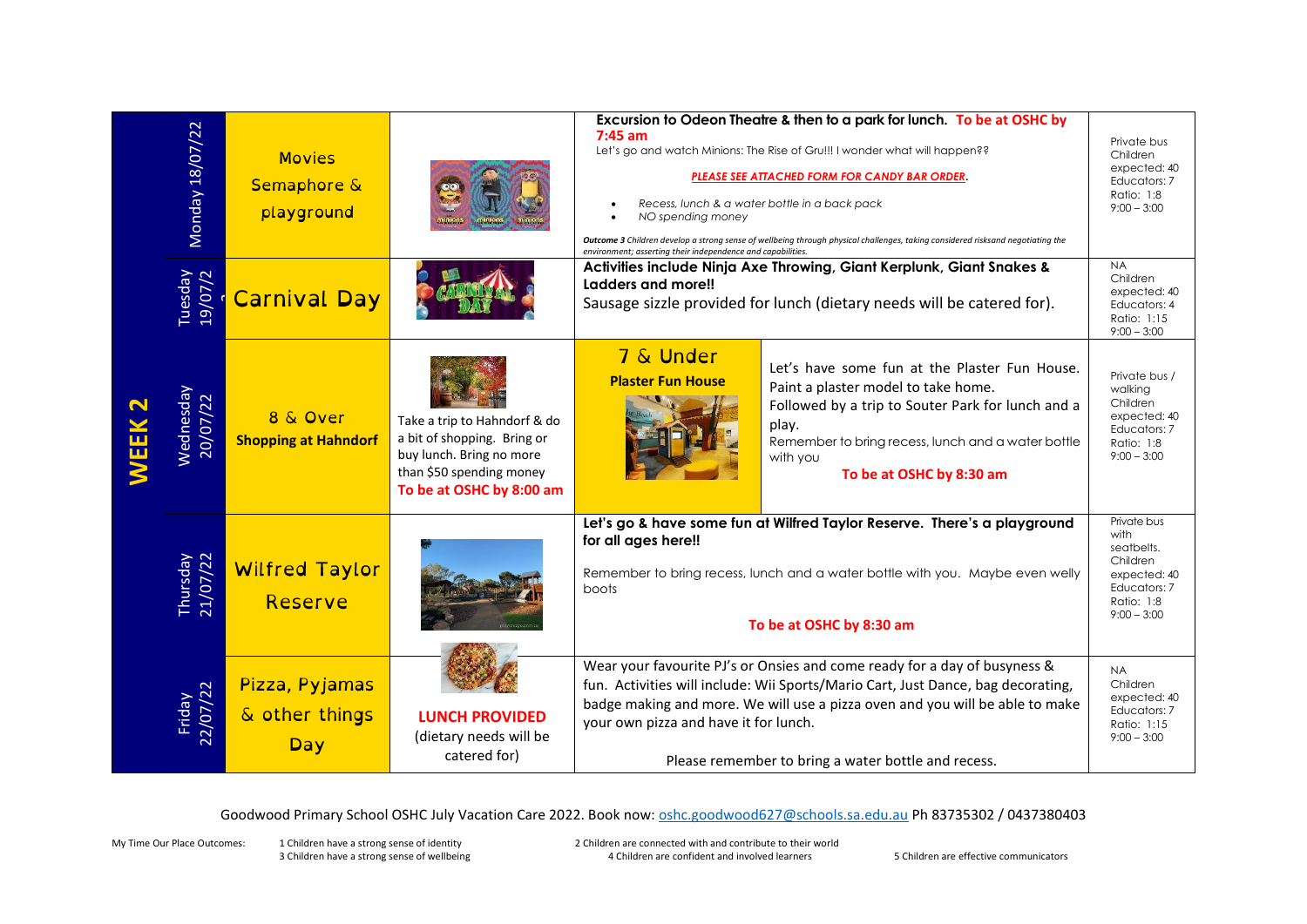## **Opening Hours**

- OSHC will be open from 7:00AM 6:00 PM.
	- o Late collection after 6:00PM will incur an additional fee of \$15 for each 15 minutes or part thereof.
- Children are required to be signed in and out by an authorized person (Children are not permitted to sign themselves in or out.)
- Children are required to arrive at the service and be signed in no later than the specified time in the program, this ensures an on-time departure.
	- o This is so that we can ensure that all children hear the safety talk and won't miss any important information. Failure to be at OSHC on time, may result in your child/ren being refused care for that day with full charge.

## **Enrolment Information**

• Medication can only be administered to children if an up to date health care plan is provided and the medication has been authorized for use (with a pharmacist's label).

## **Rest, Relaxation and physical activity**

- OSHC provides children with opportunities to rest and relax throughout the day.
- OSHC provides children with a wide range of physical activities. All children are encouraged to participate no matter their skill level/age range.
- Educators plan activities for the children and take time to respond to children's ideas and interests that day. Vacation care supports sustained play, art projects and time for children to immerse themselves in play.

## **Food and Drink**

- Please pack a healthy recess and lunch as well as a drink bottle.
	- o This is also applicable on days where food is provided.
	- o There will be a \$2 fee if a bottle of water needs to be provided to a child, and a \$5 fee if a lunch is provided.
- Due to children with life threatening allergies, please avoid packing food with nuts or nut products.

## **Childcare Subsidy**

• If you are a new family to Goodwood OSHC, or haven't used Goodwood OSHC for 14 weeks prior to vacation care you will need to confirm your Child Care Subsidy (CCS) enrolment on myGov.

## **Clothing, footwear and sun safety**

- Please provide suitable enclosed footwear for indoor and outdoor play.
	- o Please pack a spare pair of shoes if the day involves mud play/water play.
- Please ensure children's bags are light enough for them to carry as staff will not be able to carry all children's bags.
- Please label all items. OSHC encourages all children to take care of their own belongings.
	- o OSHC is not responsible for lost belongings
- Children are required to apply sunscreen at OSHC, even if they have applied it at home and they will reapply throughout the day.
	- o Children can use their own sunscreen if it is suitable.
- If your child is going to participate in water based activities, please make sure they bring a change of clothes and a towel.

## **Safety**

- Goodwood Primary School OSHC adheres to a staff to child ratio that is based upon a risk assessment for that day's activity. The amount of maximum children each day is decided based on multiple factors such as; Number of staff available, room on transport and other considerations.
- Risk assessments for excursions have been prepared and are available to view at Goodwood Primary School OSHC.

## **Booking Information**

- Bookings can be made using the attached booking form
- The full session fee is \$57 for all days. This fee will still be charged for cancelled bookings unless a medical certificate is provided.
	- o *Early bird pricing is \$52 if you book before Sunday the 19th of June.* If you cancel your booking without a medical certificate but paid the early bird price, you will only be charged at the early bird price.
- The program is subject to change without notice due to circumstances out of our control.
- Once bookings are made they are final, and unfortunately, we cannot delete or transfer days without a medical certificate. Credit will only be given if a child is away sick, we are notified AND a medical certificate is provided.

Goodwood Primary School OSHC July Vacation Care 2022. Book now[: oshc.goodwood627@schools.sa.edu.au](mailto:oshc.goodwood627@schools.sa.edu.au) Ph 83735302 / 0437380403

My Time Our Place Outcomes: 1 Children have a strong sense of identity 2 Children are connected with and contribute to their world 3 Children have a strong sense of wellbeing 4 Children are confident and involved learners 5 Children are effective communicators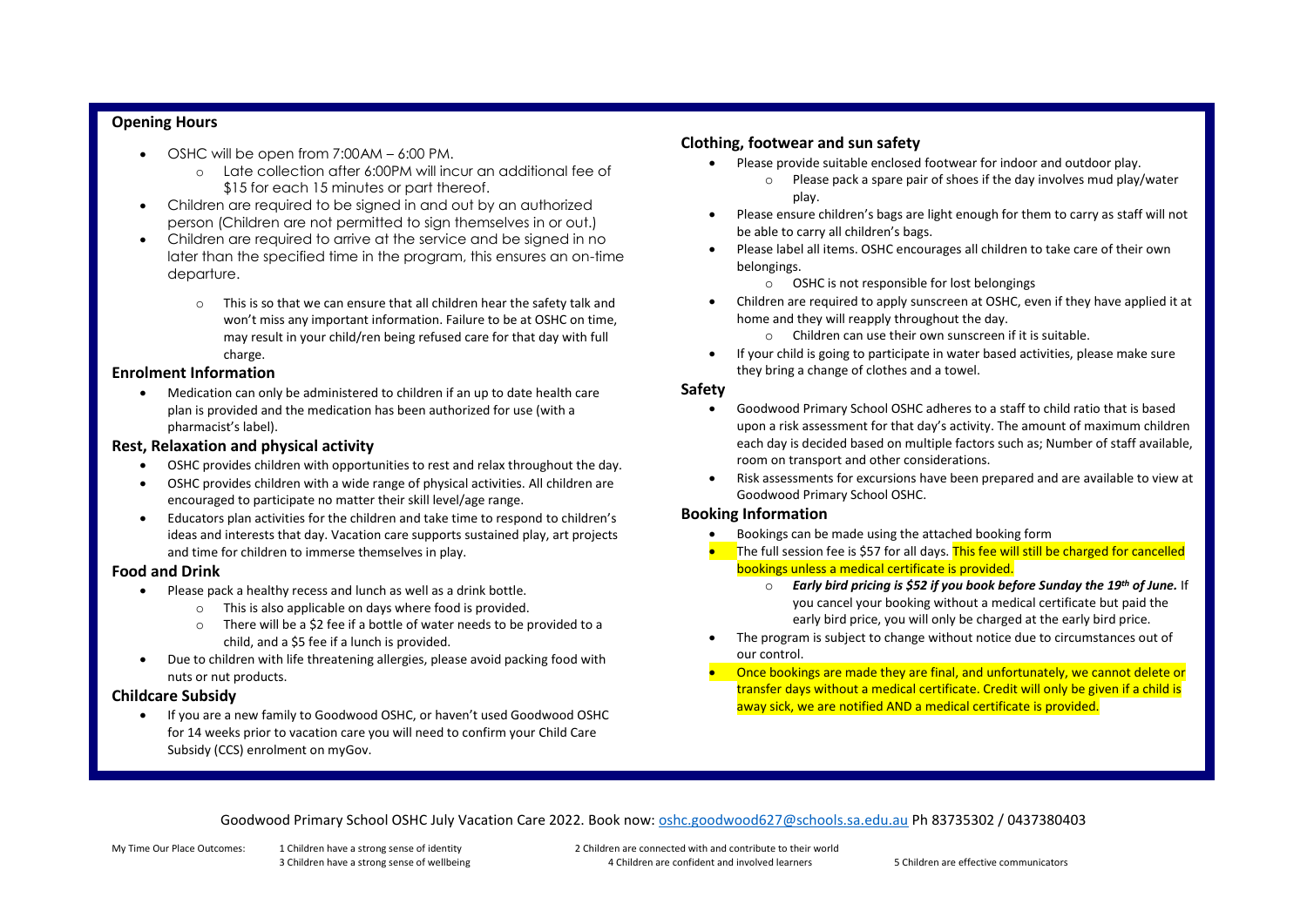# **Vacation Care July 2022 Booking Form**

# **Child/ren's Name/s: \_\_\_\_\_\_\_\_\_\_\_\_\_\_\_\_\_\_\_\_\_\_\_\_\_\_\_\_\_\_\_\_\_\_\_\_\_\_\_\_\_\_\_\_\_\_\_\_\_\_\_\_\_\_\_\_\_\_\_\_\_\_\_\_\_\_\_\_\_\_\_\_\_\_\_\_\_\_\_\_\_\_**



Goodwood Primary School OSHC July Vacation Care 2022. Book now[: oshc.goodwood627@schools.sa.edu.au](mailto:oshc.goodwood627@schools.sa.edu.au) Ph 83735302 / 0437380403

My Time Our Place Outcomes: 1 Children have a strong sense of identity 2 Children are connected with and contribute to their world 3 Children have a strong sense of wellbeing examples and the Children are confident and involved learners 5 Children are effective communicators